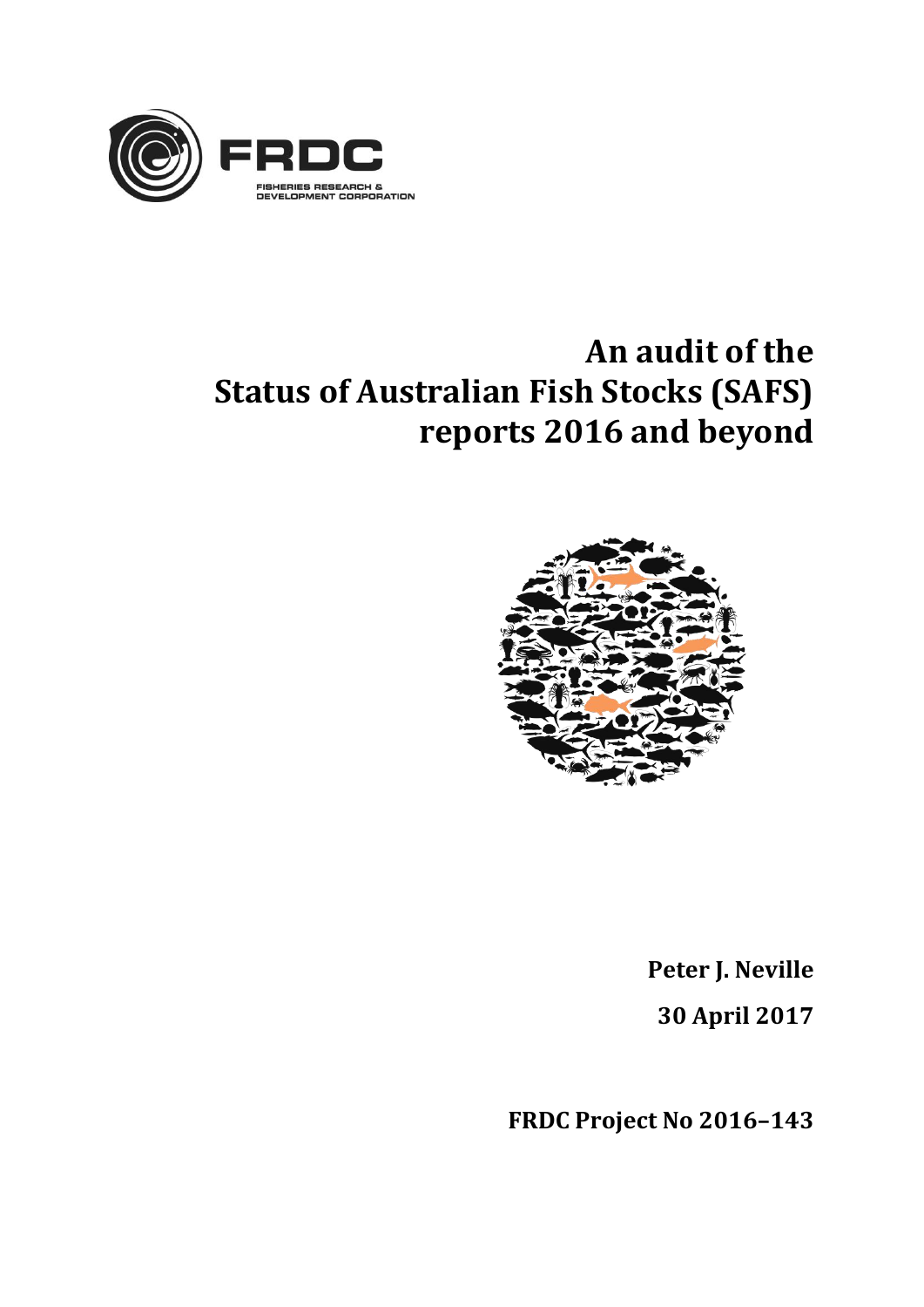© 2017 Fisheries Research and Development Corporation. All rights reserved.

ISBN [978-0-9577587-3-5](https://www.myidentifiers.com.au/myaccount_manageisbns_titlereg?isbn=978-0-9577587-3-5&icon_type=new)

**An audit of the Status of Australian Fish Stocks (SAFS) reports 2016 and beyond**

**FRDC 2016–143**

**2017**

#### **Ownership of Intellectual property rights**

Unless otherwise noted, copyright (and any other intellectual property rights, if any) in this publication is owned by the Fisheries Research and Development Corporation.

This publication (and any information sourced from it) should be attributed to **Peter J. Neville, P.J. Neville and Associates, 2017, An Audit of the Status of Australian Fish Stocks (SAFS) reports 2016 and beyond, Burleigh Waters Queensland, May. CC BY 3.0]**

#### **Creative Commons licence**

All material in this publication is licensed under a Creative Commons Attribution 3.0 Australia Licence, save for content supplied by third parties, logos and the Commonwealth Coat of Arms.



Creative Commons Attribution 3.0 Australia Licence is a standard form licence agreement that allows you to copy, distribute, transmit and adapt this publication provided you attribute the work. A summary of the licence terms is available from creativecommons.org/licenses/by/3.0/au/deed.en. The full licence terms are available from creativecommons.org/licenses/by/3.0/au/legalcode.

Inquiries regarding the licence and any use of this document should be sent to: [frdc@frdc.com.au](mailto:frdc@frdc.com.au)

#### **Disclaimer**

The authors do not warrant that the information in this document is free from errors or omissions. The authors do not accept any form of liability, be it contractual, tortious, or otherwise, for the contents of this document or for any consequences arising from its use or any reliance placed upon it. The information, opinions and advice contained in this document may not relate, or be relevant, to a readers particular circumstances. Opinions expressed by the authors are the individual opinions expressed by those persons and are not necessarily those of the publisher, research provider or the FRDC.

The Fisheries Research and Development Corporation plans, invests in and manages fisheries research and development throughout Australia. It is a statutory authority within the portfolio of the federal Minister for Agriculture, Fisheries and Forestry, jointly funded by the Australian Government and the fishing industry.

| <b>Researcher Contact Details</b> |                           |                | <b>FRDC Contact Details</b> |  |
|-----------------------------------|---------------------------|----------------|-----------------------------|--|
| Name:                             | Peter J. Neville          | Address:       | 25 Geils Court              |  |
|                                   | Address: U 1/11 Barber PI |                | Deakin ACT 2600             |  |
|                                   | Burleigh Waters, QLD 4220 | Phone:         | 02 6285 0400                |  |
| Phone:                            | 07 5535 8415              | Fax:           | 02 6285 0499                |  |
| Email:                            | peterjneville@bigpond.com | Email:<br>Web: | frdc@frdc.com.au            |  |
|                                   |                           |                | www.frdc.com.au             |  |

In submitting this report, the researcher has agreed to FRDC publishing this material in its edited form.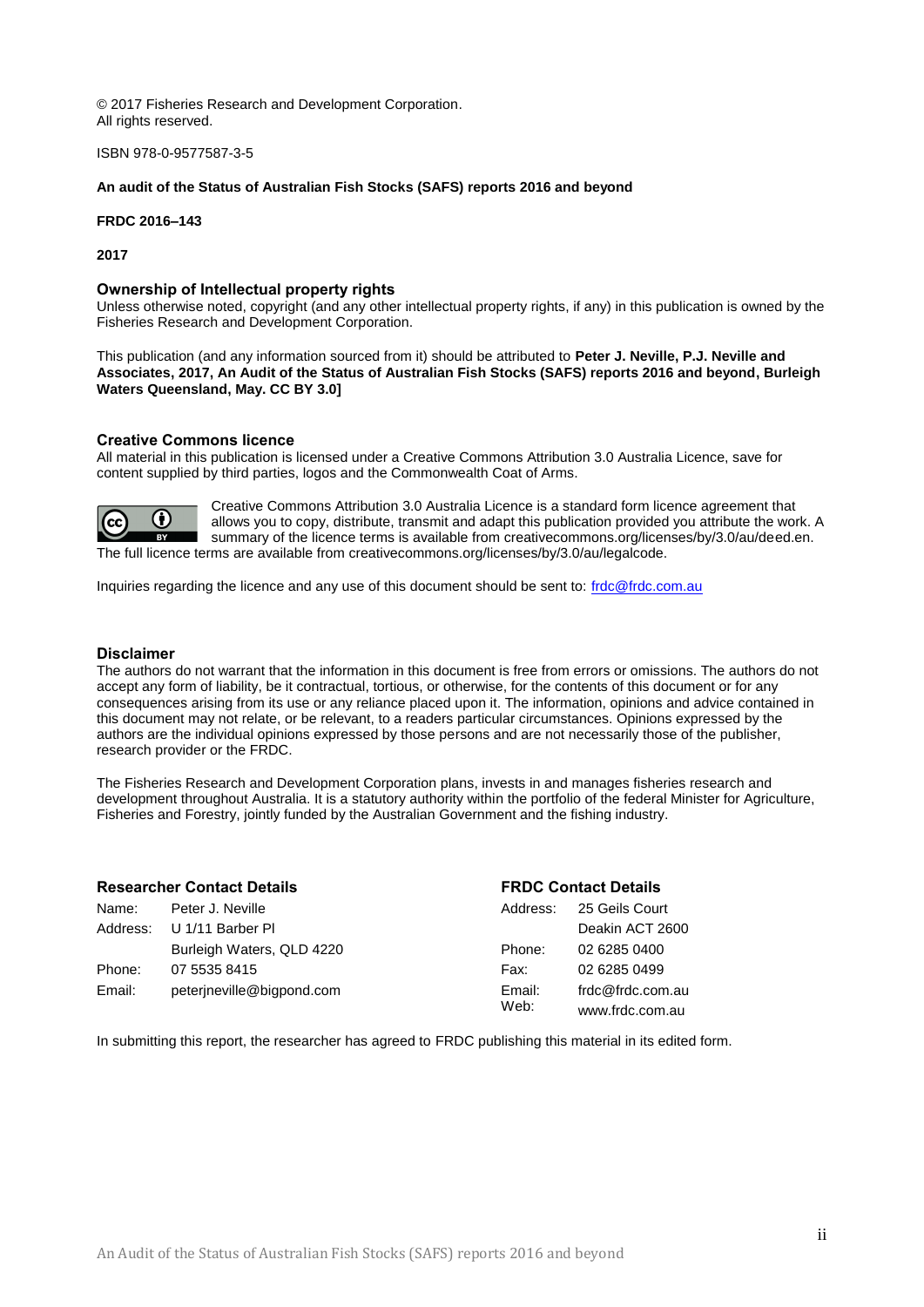# **Contents**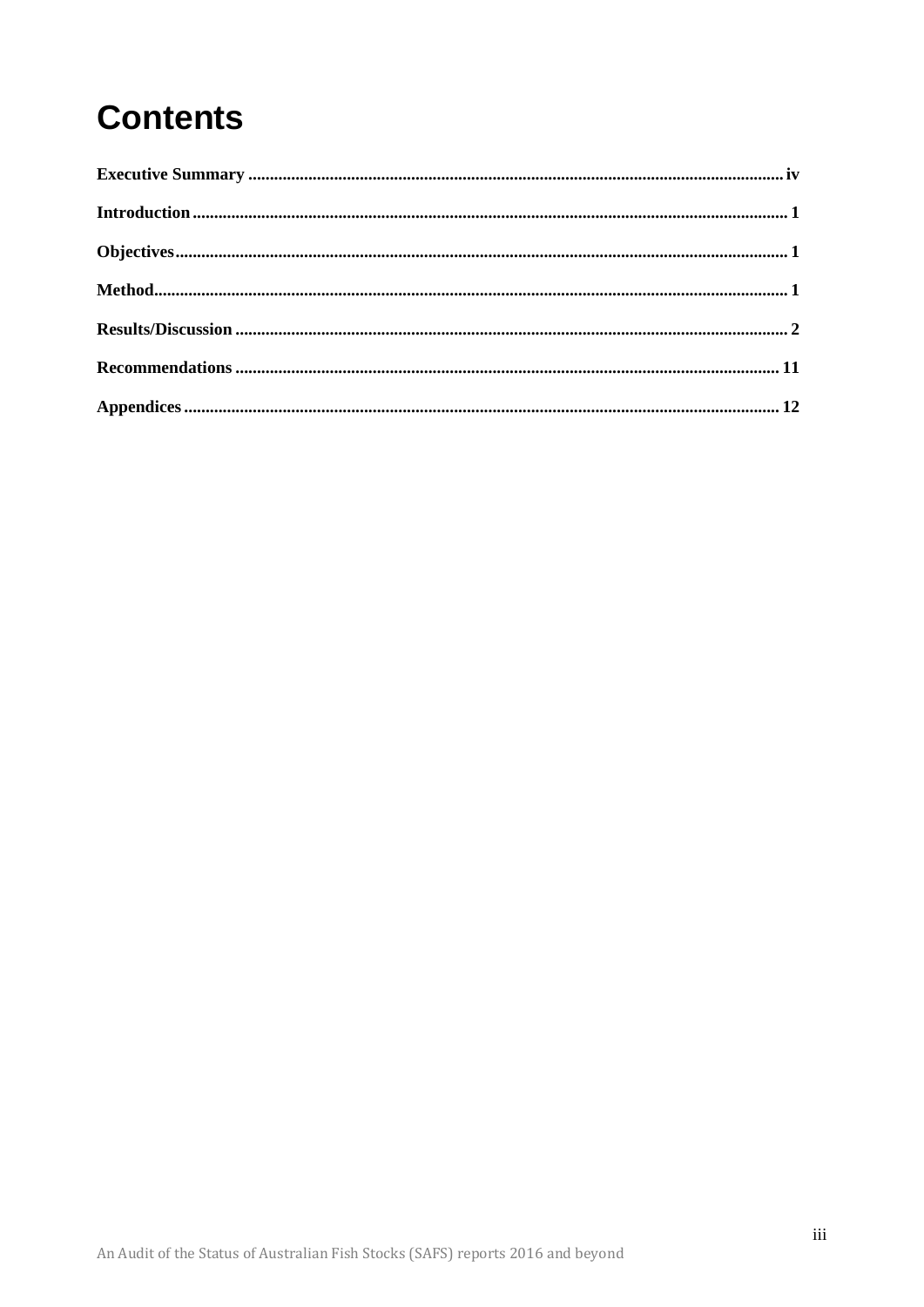## <span id="page-3-0"></span>**Executive Summary**

- 1. The independent audit of the Status of Australian Fish Stock (SAFS) reports was commissioned by the FRDC in March 2017 to assess the adequacy and efficacy of the SAFS 2016 reports as a strategic reporting tool to satisfy the intended objectives of SAFS. The first broad objective was to establish a national common framework for stock status reporting to assist in, and report on, measuring fisheries management performance. The second objective was to deliver a reference document (the SAFS reports) to be accessed by a wide range of stakeholders across the postharvest sector and the community itself, to provide information on the state of Australia's fisheries to positively influence their opinions of the fishing industry, i.e., the "social licence". This Audit, undertaken by Mr. Peter Neville via telephone survey, focused on consultation with the respective jurisdictions (the Commonwealth, States and Territories), Sydney Fish Markets, CSIRO Oceans and Atmosphere; Oceanwatch Australia, World Wildlife Foundation, MRAG Asia Pacific, FRDC SAFS Advisory Group, Commonwealth Fisheries Association and National Seafood Industry Alliance.
- 2. This Audit has been undertaken four years after the release of the first SAFS reports in 2012. The consensus of this consultation is documented below.
- 3. During its evolution, SAFS has changed from a hard copy report, to its current interactive web based platform. The web platform is operational but is being continually improved with the additional of new functionalities and drill-down capacities, to provide greater ease of access to its end users. In this sense, the Audit is reviewing an evolving and not yet finalised product, as well as the performance of its different iterations to date, up to the December 2016 format. The new SAFS website has not yet been formally launched.
- 4. In terms of the first objective, SAFS represents a significant advancement in measuring the performance of fisheries management by creating the first independent and scientifically based, common national framework for stock status reporting across all fisheries jurisdictions in Australia (with inclusions of Commonwealth managed fisheries from the ABARES report).
- 5. The process of compiling SAFS on a co-operative basis between FRDC, Australian government agencies and all fisheries jurisdictions has led to greater joint collaboration, as well as transfers of methodologies and processes, to deliver higher quality and more credible stock status reporting which can be accessed nationally and internationally.
- 6. The SAFS process and outcomes have played an important role in upgrading government and public reporting, as well as assisting in policy decisions regarding changes to particular fisheries management arrangements and in research priorities.
- 7. The Audit has shown that, in terms of expanding the coverage of SAFS from its current 83 species (which account for 90 percent of the gross value and total production of wild caught fisheries) to a target of 200 species within the next two reports, there is significant objection to this from all jurisdictions. Apart from the unrealistic timing, it would incur significant (scarce) resources and would artificially bias the priorities of jurisdictions towards fisheries of lesser importance. A consolidation of the new format and feedback from its users should come first, with then a gradual expansion of SAFS into selected areas.
- 8. Similarly, the Audit has shown that attempts to turn SAFS into an "ecosystem based" report by formally including a range of other fisheries related attributes (by catch, habitat, protected species, economic and social attributes etc.) in a quantitative treatment, would put at risk the single focus of SAFS as a building block in necessary fisheries management decisions going forward. Such other attributes are important and need consideration but can be treated through appropriate discussion in text until appropriate data collections are available around these attributes (others may also treat these through an MSC approach); however, such issues do not easily lend themselves to a common national approach or methodology as has stock status reporting in SAFS.
- 9. In terms of the second objective, it is, by its very nature, far more diverse and complex. Currently less than 30 percent of the community have a positive perception of commercial fishing and this has not changed significantly over recent years. This puts at risk the standing of the "social licence" of the fishing industry, whereas this SAFS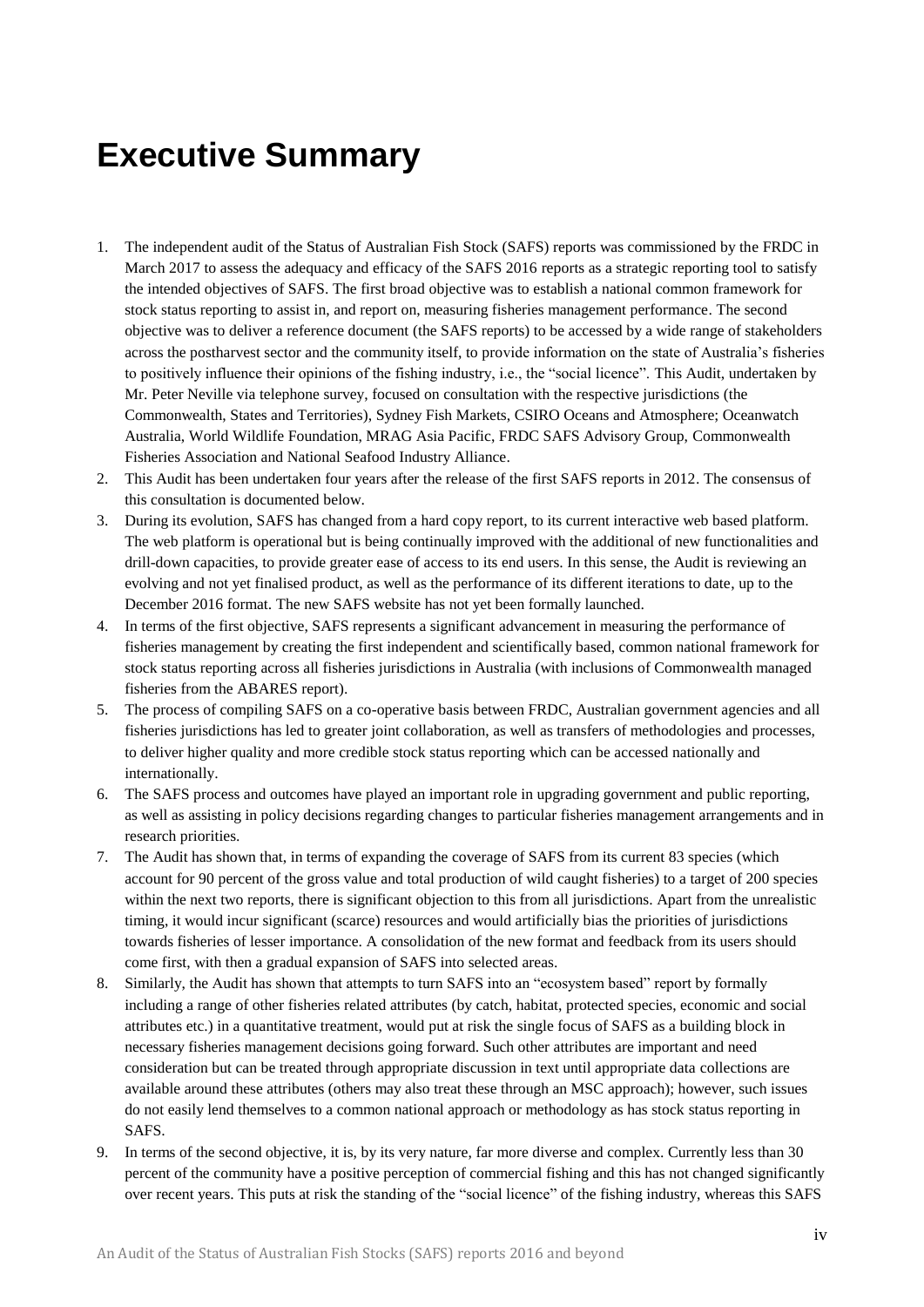objective is about improving this image through enabling the community easy access to the fisheries management story and the resulting state of the fish stocks.

- 10. The most common response to the Audit is that SAFS, to date, has not made any noticeable impact on perceptions through its broader uptake and use throughout the community. There have been some exceptions where uptake has occurred and has assisted in the case of some seafood wholesalers, some consultants who undertake "interpretations" of SAFS for large seafood retailers and/or industry clients, and some environmental NGOs and industry associations.
- 11. The consensus is that it is unrealistic to expect SAFS, in the one form, to satisfy both objectives and that a different approach/product is needed to satisfy this second objective, i.e., a "reference tool" is a necessary, but not sufficient product to engage with the community in terms of impacting on their perceptions and/or their information needs about fish stocks, management and a range of other issues of interest around fisheries. This applies also to seafood wholesalers and retailers.
- 12. Opinions seem to be that while SAFS will be very interactive and accessible, individuals, consumers, retailers and even large wholesalers are either "too busy", find accessing it difficult, are not familiar with the language and aren't able to "join all the dots" to interpret what they are seeing into a decision making tool for themselves. This is why "third parties" with a knowledge of fisheries are creating commercial businesses out of undertaking these roles and providing services required by the market.
- 13. In part, the FRDC are recognising this in funding the Risk Assessment for Sourcing Seafood (RASS) project which seeks to target the seafood businesses by supplying critical information which draws on SAFS but "joins the dots" in arriving at risk based assessments on which species should be sold and which shouldn't, i.e., about sustainability. However, while this "third party" will go some way to transferring information about the fishing industry to business, consumers and the community, it is not sufficient, by itself, to penetrate significantly into the community at large to positively influence perceptions. For many in the community, issues around provenance of the product, safety, traceability etc., rate above sustainability in their concerns.
- 14. A more targeted communication and extension strategy needs to be developed along with the new format of SAFS. This should involve a wider group of end users in a governance sense and be designed, particularly, for getting a simpler and appropriate message across to a more diversified range of users in the community on an ongoing basis.
- 15. Thus critical questions need to be worked through concerning the communication and extension strategies to facilitate the flow of information about our fisheries management performance, the state of our stocks and the related social licence and perceptions of the fishing industry to the wider community.

#### **Keywords**

**Fisheries, Status of Australian Fish Stocks, SAFS, stock status reporting, stock assessments, audit**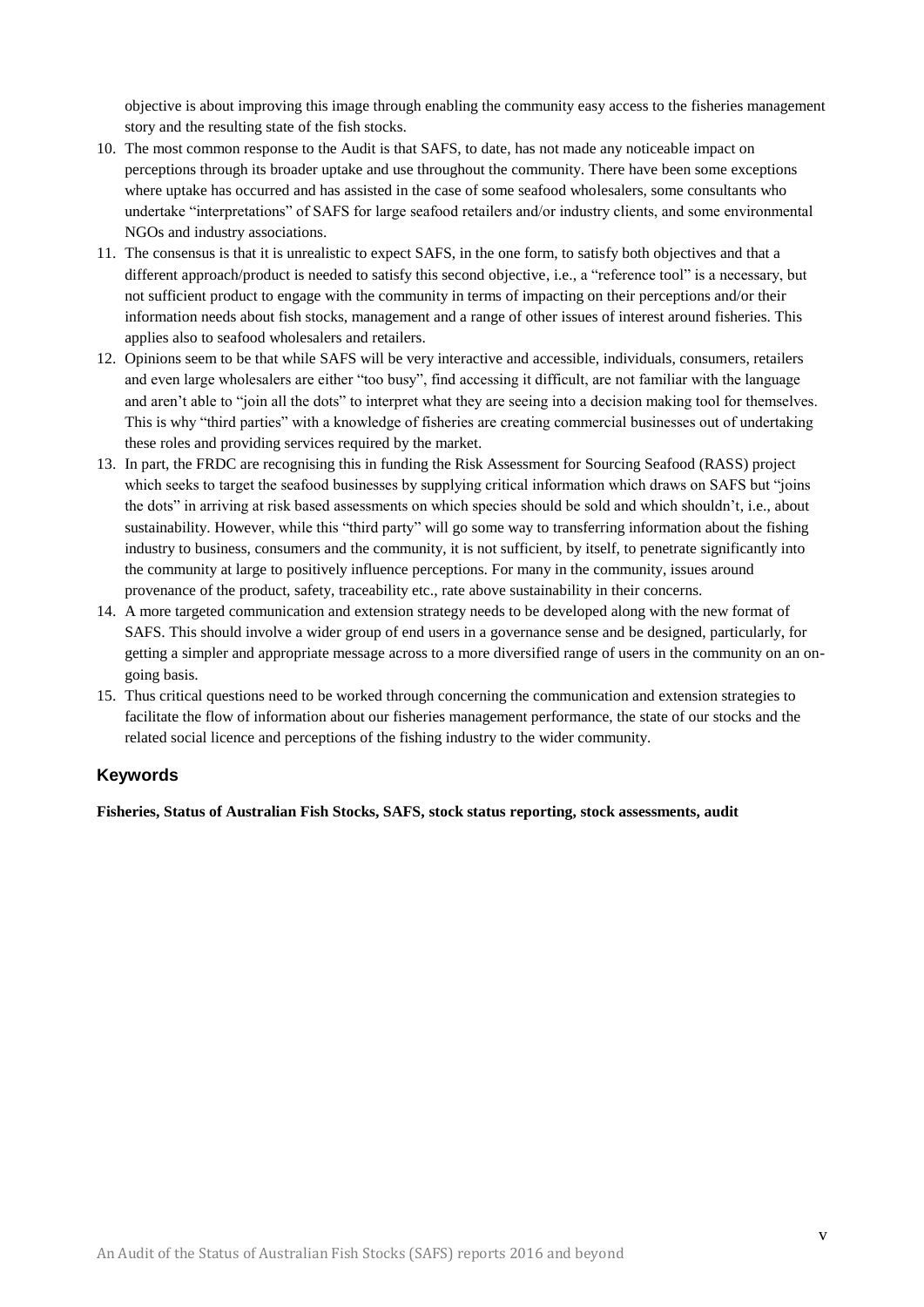# <span id="page-5-0"></span>**Introduction**

The Status of Australian Fish Stocks (SAFS) reports are relatively new reports which, for the first time in Australian fisheries management, brings together the best available biological, catch and effort information to determine the status of Australia's wild catch fish stocks against a nationally agreed reporting framework. Furthermore, it is presented in a standard national format with common terminology and categories to describe the various fish stocks so that the information can be easily interpreted by a wide range of stakeholders from researchers and managers and ultimately to the community and consuming public. It has been compiled and made available in its various forms for three editions, namely 2012, 2014 and (December) 2016. Originally it was prepared by ABARES as a project sponsored and funded by the FRDC and supported by all the fisheries jurisdictions in Australia. The first two editions through ABARES were available in hard copy forms and in limited web based formats and circulated to key stakeholders. However, the FRDC decided to internalise the preparation of these reports for the 2016 version within FRDC while, at the same time, transforming its presentation to an online approach which is a much more flexible and interactive web based reporting tool.

This transformation of SAFS is still underway with the development of a dynamic web platform with interactive features designed to increase its utility to end users still under some refinement. In many ways, this development will be an ongoing process and guided from feedback by users and the views of the SAFS Advisory Group which is currently overseeing its progress. However, its fundamental purpose of presenting, on the available data, a rigorous classification of the state of fish stocks across Australia will remain unchanged.

SAFS seeks to become the most widely recognised and respected source of information on the status of Australia's fish stocks. It currently covers 83 fish species and 294 stocks which constitute 90 percent of the value and production of Australia's wild catch. In compiling the reports across all jurisdictions, approximately 100 scientists have contributed to the work, while a further 50 scientists have been involved in an independent reviewing capacity to ensure the robustness of the analysis. A number of issues have arisen which relate to its future web based format and content, as well as the cooperative nature of compiling the data sets and processing the analysis contained in the reports. Therefore this Audit was commissioned to review the development of SAFS to date and to contribute to its further development by discussing issues related to its future progress, particularly with respect to its stated objectives and its utility to expected end users.

## <span id="page-5-1"></span>**Objectives**

Objectives of the project were:

- 1. Conduct an Audit of the SAFS Report according to the Terms of Reference outlined in the Project Agreement.
- 2. Submit a final report to the FRDC 30 April 2017.

## <span id="page-5-2"></span>**Method**

The FRDC decided to undertake an independent Audit of SAFS to determine if it was meeting its original objectives, including, critically, the needs of all the various fisheries jurisdictions across Australia, without which SAFS would be unable to continue. For this purpose Mr. Peter Neville, of P. J. Neville and Associates, was requested to undertake a review under the following terms of reference:

Assess the adequacy and efficacy of the SAFS 2016 reports as a strategic reporting tool to satisfy the intended objectives of SAFS, specifically:

- Clarification of the objectives of SAFS.
- Identification of the intended audience.
- Description of how the report is being/will be utilised and by whom.
- The adequacy of the current content in meeting users' needs and what users may wish to see in the future.
- The utility of the current reporting formats in facilitating access to, and use of, SAFS content.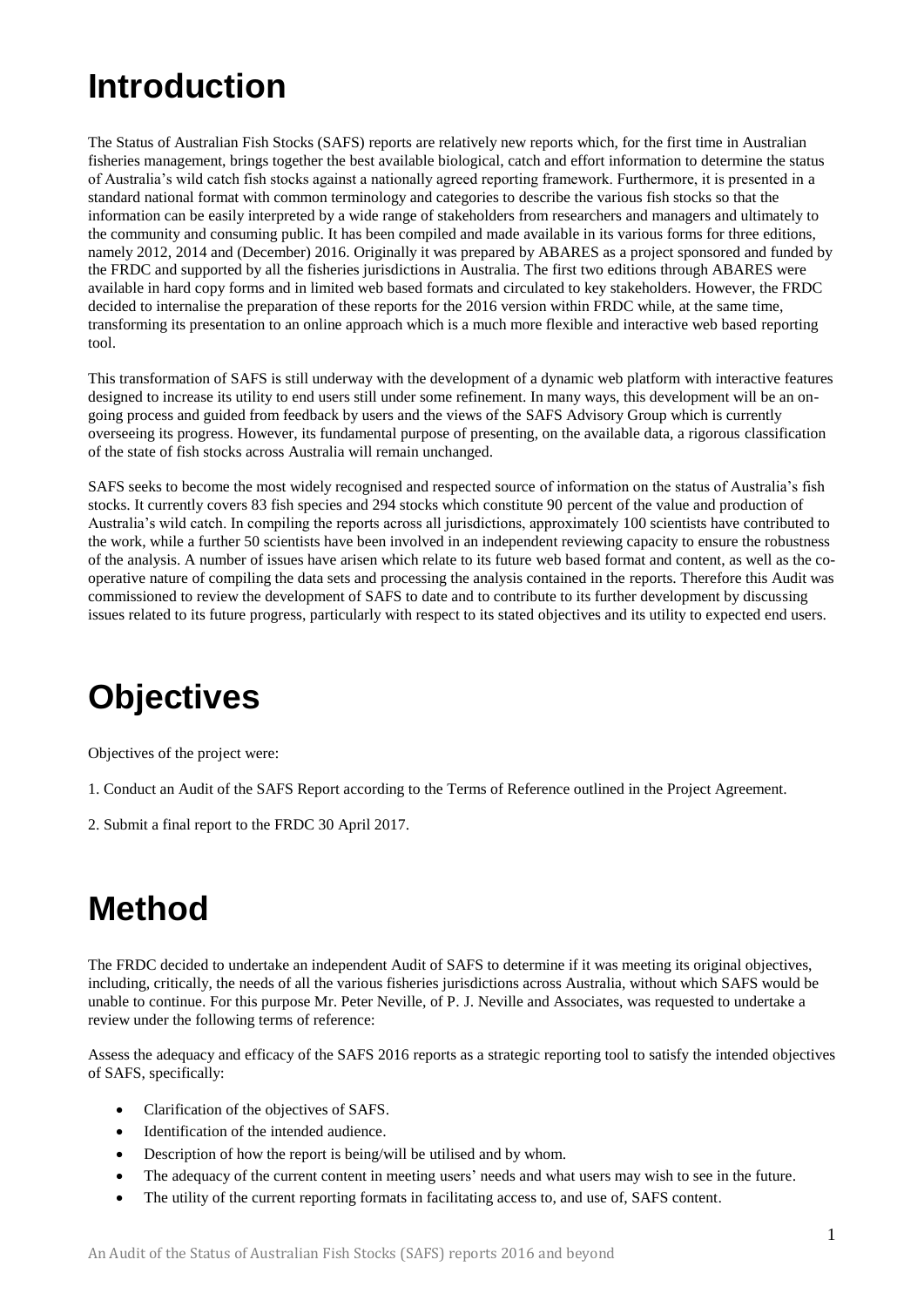The record to date of SAFS as a communication tool.

The terms of reference are accompanied by the qualification that "the SAFS 2016 has not been launched or publicised at this point in time – PDF functionality and referencing etc. is still being addressed (phase one of build).It is therefore premature to expect the broader community to be familiar with the new interactive website at this point in time".

The review was conducted by focussing on the high level, strategic issues around SAFS and primarily dealing with the CEOs of the fisheries jurisdictions around Australia. It did not deal with the technical or process issues involved in compiling the SAFS report itself. It was conducted primarily by personal communication with the CEOs and others, followed up by further communication with senior managers/researchers, including members of the SAFS Advisory Group. In addition, a range of "end users" relevant to its objectives were consulted which consisted of consultants, seafood wholesalers, industry bodies, environmental NGOs etc. A listing of those consulted is contained in Appendix 1.

## <span id="page-6-0"></span>**Results/Discussion**

### *OBJECTIVES OF SAFS*

Given that responsibility for the management of Australia's fish stocks is divided among the States, Northern Territory and the Australian Governments, it is a requirement of the respective legislation that reporting on fisheries management and the status of the fisheries be undertaken at the jurisdictional level. However, such reporting has involved different processes, formats, content, language and even different names for the same species of fish, such that it was impossible to aggregate these separate reports to get a sense of the state of fisheries or fish stocks on an Australian-wide basis.

A number of key reports to the Australian Government commented on the urgent need for a more integrated national approach to such reporting in order to assess the effectiveness of the use of marine resources ("State of the Environment Report 2011", an independent report to the Minister for the Environment; "Netting the Benefits Report 2012" a House of Representatives Inquiry into the role of science for Fisheries and Aquaculture).

Also, over recent times, there has been a growing interest and concern among the community over the sustainability of the marine environment generally and the sustainability of our fisheries in particular. This has been reflected by increasing activity and comment by conservation and environment groups along with consumers and the community wanting more reliable information on the seafood they wish to purchase and the fisheries management arrangements. Finally, fishermen themselves – commercial, recreational and indigenous – wanted more rigorous and transparent information on the status of fish stocks in order to inform the community on the true state of our fisheries in the face of numerous different assertions by various groups relating to their sustainability. Furthermore, various "safe seafood guides" by a range of different organisations have appeared providing conflicting advice on seafood purchasing practices and the efficacy of our fisheries management practices.

To deal with these various issues, SAFS was created with the following objectives, namely:

- (i) Provide a single, national source of reliable information on the status of Australia's fisheries and fish stocks;
- (ii) Provide a single, national source of information on the fisheries management arrangements in place to inform and improve community awareness;
- (iii) To ensure that the national framework is consistent across jurisdictions and the classification status of fish stocks is independent and scientifically robust;
- (iv) To present the information in a format that is easily understood and easily accessible by a wide range of users to inform the community and provide a reliable reference source.

These objectives were confirmed through the Australian Fisheries Management Forum (AFMF) which has a focus on promoting community awareness and understanding of fisheries and aquaculture management and the ecological status of Australia's fish resources. The FRDC has also confirmed them in its RD&E Plan 2015-20 which has a National priority 1 which focuses on "ensuring that Australian fishing and aquaculture products are sustainable and acknowledged to be so." The aim is to ensure that the community has effective access to, and understanding of, RD&E that supports fishing and aquaculture sustainability and improved perceptions of Australian seafood.

From this we can see that the target audience for SAFS is quite broad and falls essentially into two broad groupings – those engaged directly in fisheries management and policy making (Government, researchers, managers, commercial, recreational and indigenous fishers) and those in the wider community with an active/commercial interest in the use of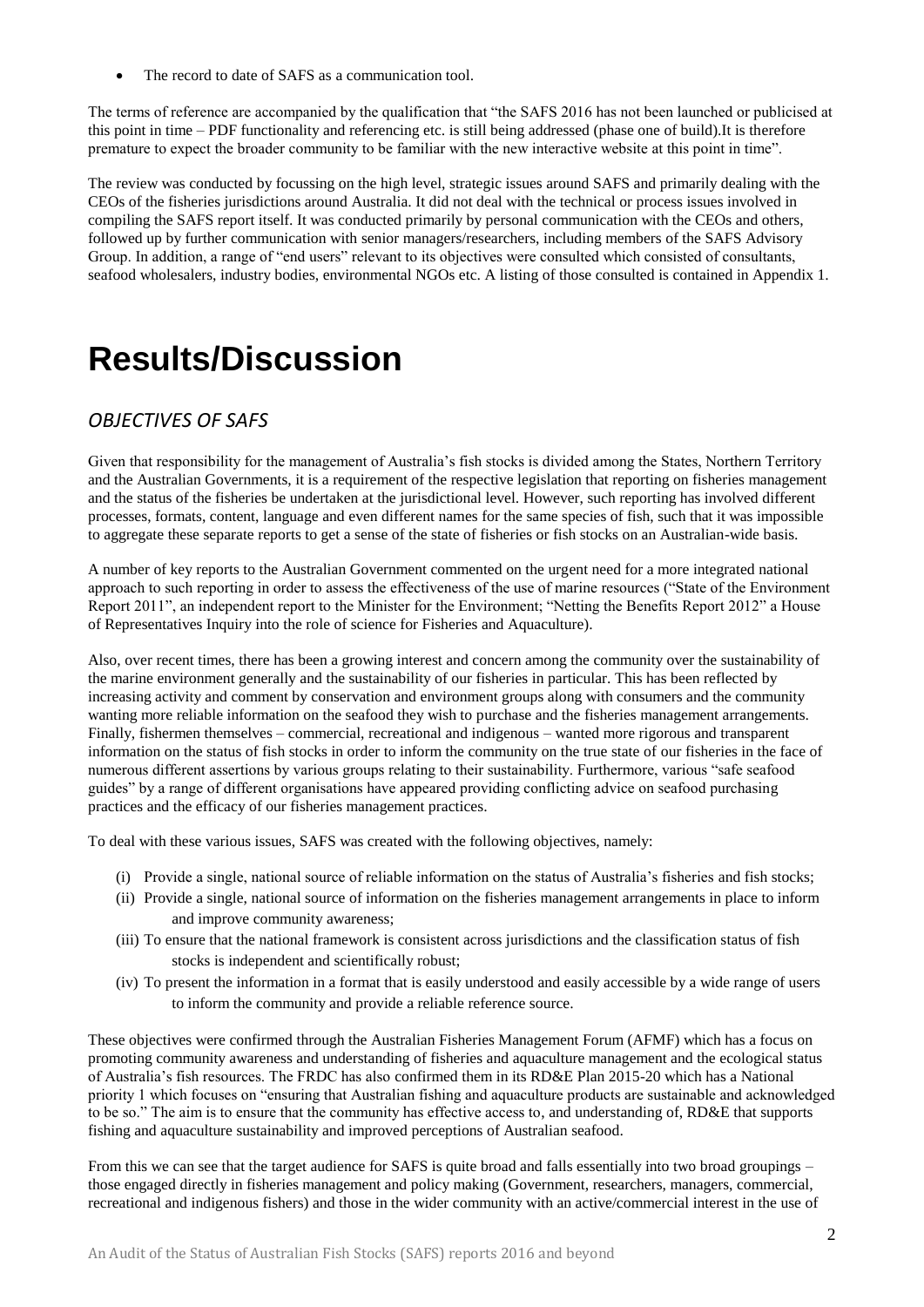fisheries resources (wholesalers, retailers, consumers, environmental NGOs and the general public). It is extremely difficult to design a single report to meet the needs of such diverse stakeholders and that is why the FRDC have opted, not for a hard copy report, but an easily accessible and interactive web based format with "drill down" capacities.

This approach makes the information more easily accessible in "real time" to businesses, as well as the domestic and international community.

It is important to appreciate that, from the above discussion, SAFS needs to be fundamentally a communication report and not purely a scientific report or reference source. If it becomes the latter, it will fail in its central purpose of communicating information to the broad range of users described above. It needs independence and scientific rigor in its construction, but needs a simple communicating capacity in order to attract the users and to spread the message of the state of Australia's fish stocks and management; thus consolidating the "social licence" of the fishing industry.

### *GOVERNANCE OF SAFS*

SAFS has been created as a co-operative arrangement led by the FRDC and supported by all of Australia's fisheries jurisdictions, CSIRO and ABARES. It is funded by FRDC in both cash (currently approximately \$700,000p.a. but projected to increase over time) and "in kind" staff commitments, while all other jurisdictions provide some cash and significant "in kind" staff support. Although difficult to determine with precision the overall investment would be of the order of \$2m annually, so collectively it needs to demonstrate valuable outcomes for the fishing industry.

The FRDC uses an annual contract with each of the jurisdictions to provide funding to assist with the overall cost of servicing SAFS. These funds do not meet the jurisdiction's full costs of compiling SAFS material, but do assist in facilitating the co-operative arrangements necessary to complete SAFS requirements. Funding varies depending on the number of species/stocks for which each jurisdiction is responsible and ranges from \$50,000 to \$70,000 via an annual contract covering the two year period between each report.

The FRDC uses a multi-jurisdictional SAFS Advisory Group comprising principally key research personnel from all jurisdictions, CSIRO and FRDC, as well as particular independent consultants with experience in science and fisheries management. Further the Fisheries Statistical working group of AFMF is used in considering data collection and management matters. Advice from these groups on the development of SAFS includes technical and process issues (reporting framework, terminology, status determination process and species or stocks to be included) as well as policy issues (handling straddling stocks, "equivalence" issues with other internationally recognised certification systems and future directions) and is presented to the AFMF for its consideration before it then goes to the FRDC Board for approval or otherwise.

Currently, although AFMA uses a slightly different methodology and categorisation of its Commonwealth fisheries (and international fisheries) through ABARES in terms of status based on its harvest strategy, it also is a member of the Advisory Group for SAFS and contributes towards the SAFS content for its important fisheries. This raises an issue of inefficiency in contributing to two separate but related reports and this is discussed further in this review.

Given the broad range of the target audience above, the current governance arrangements appear somewhat restricted. No doubt various information about the wants and needs of the broader groups of users is brought to the table by existing Advisory group members. However, there is no participation in SAFS governance by the "post harvest" sector, nor by community users who are critical to improving perceptions and the social licence of the fishing industry. This is discussed later in this report.

One group of users who can be critically impacted by the SAFS outcomes are of course the fishermen themselves, who see particular advantages or disadvantages with respective to how their fishery is categorised. However, because the outcomes of SAFS have to be seen as independent, scientifically based and peer reviewed, it would be inappropriate to involve fishermen directly in the governance arrangements due to the obvious conflicts of interest. However, there should be a process to address any significant issues which this group may raise for the end result to have credibility. Initially, it is assumed that any disputes about the processes for allocating categories around stocks should be handled through the particular jurisdiction in which the dispute arises, followed by reference to the Advisory group and/or its reviewers.

Finally, in considering additions to the species list to be considered for SAFS, both the FRDC's Recfishing Research Advisory Group and the Indigenous Advisory Group are consulted as to which species they think should be included. It should be noted that the third edition of SAFS (December 2016) added 15 new species to bring the total to 83 species.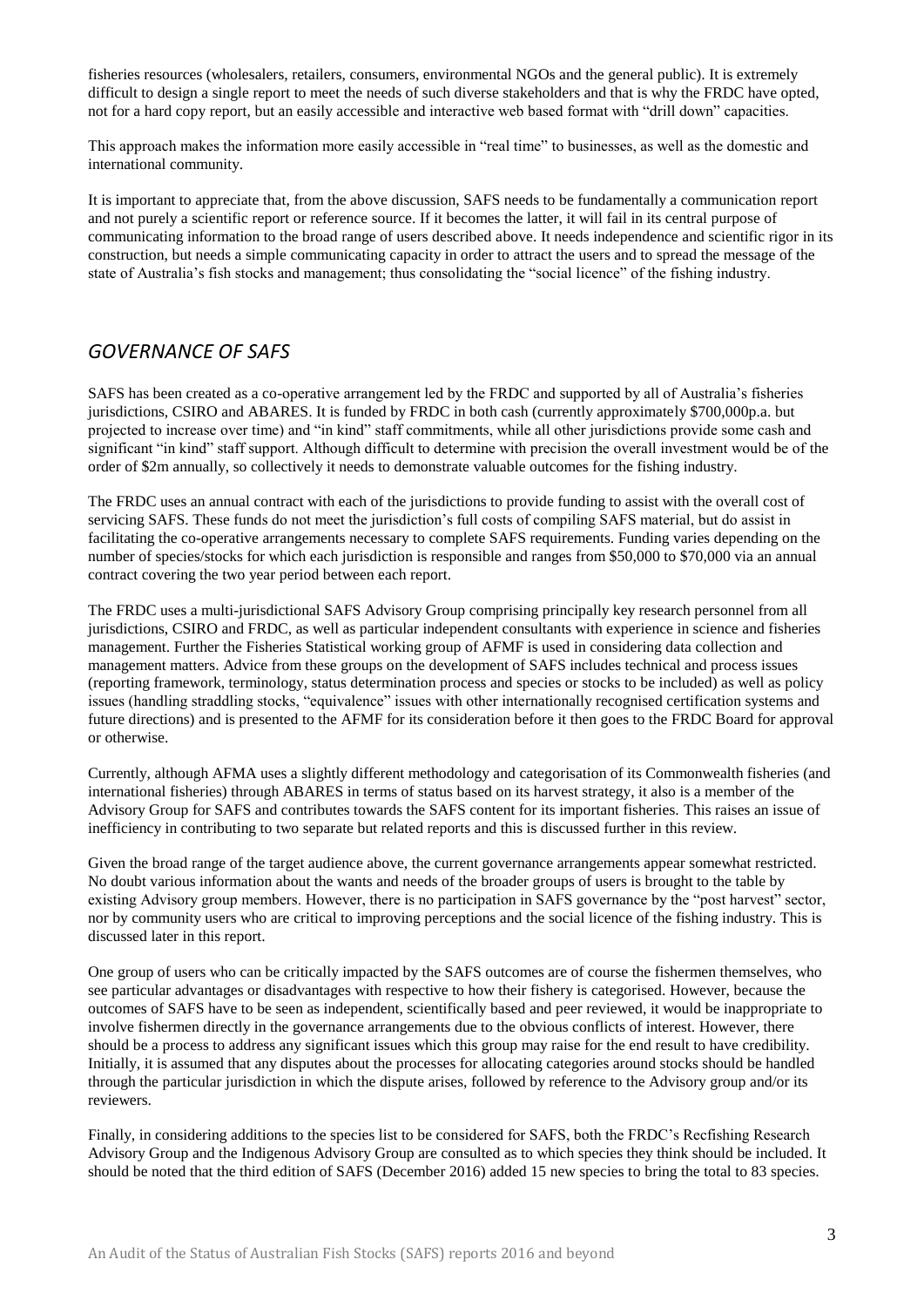### *CONTENT OF SAFS*

Although this Audit focuses on the strategic level issues with SAFS and not the scientific, technical or operational matters, it is useful to briefly comment on the SAFS content with respect to the stated objectives and end user needs.

Essentially, SAFS is about translating stock assessment information into a nationally agreed classification framework on which is based determinations about the sustainability, or otherwise, of fish stocks, and hence how well they are being managed. (SAFS is essentially a reporting tool. It is not a stock assessment). This relies on jurisdictions providing catch and effort data related to individual stocks or species so as to determine mortality and biomass impacts. Where available this includes both commercial and recreational data.

In addition, descriptions are provided on management arrangements relating to the particular fish stocks, as well as on marine environmental/eco-system impacts, including bycatch (non-target species) and protected species where information is readily available. In some cases, commentary is also included on economics and social impacts.

Notwithstanding this, the report is primarily designed to provide a nationally consistent framework for reporting stock status, while also being cognisant of "equivalence" issues with international standards around stock sustainability through, for example, the Global Sustainable Seafood Initiative (GSSI). The SAFS Advisory Group is continuing to deal with the most appropriate classification outcome for fish stocks, given the range of possible assessment methodologies and the capacities of the various jurisdictions. This will be an important aspect of the capacity of SAFS to both drive management changes and also communicate its message to the various end users.

Much of this data coverage is similar to that provided to the Australian Department of Environment in order to satisfy their requirements relating to the *Environment Protection and Biodiversity Conservation Act 1999* and export approvals (W.T.O.), as well as other requirements relating to protected species etc. Further, the information also forms the reports presented by each jurisdiction as required under their respective legislation and/or where they have been through an MSC certification process. This raises the issue of double handling of reports and/or of the data behind the reports themselves which can be a concern to some jurisdictions.

In this regard, this Audit has found that most jurisdictions have decided to adopt and support the SAFS process, in the main, for their own State reporting requirements, although some may still supplement these where thought necessary by some selective jurisdiction reports, either for non-SAFS years, for species or fishery attributes not covered, or as a supplement to the SAFS conclusions but expressed in a slightly different format. Nevertheless, even in the case where a jurisdiction may have a comprehensive State reporting capability, they have still seen benefits to Australian fisheries management, as a whole, in contributing to the national framework for stock status reporting.

In the case of AFMA, it is recognised that it would be more efficient and less confusing to an external audience if the current two separate reports - the ABARES Fishery Status Report and the SAFS report could be incorporated into a single report rather than the duplication which occurs in drafting material for both reports. While recent changes to create a much more flexible web based system can make the data transfer easier and the "fine tuning" of the stock status classifications is reducing the differences between the two reports, it remains that the ABARES/AFMA treatment of stock assessment is differently driven by the requirements of their harvest strategy. Nevertheless, discussions around this issue are continuing.

Finally, the SAFS process will allow a time series of stock status and related changes in management/research as assessments are addressed over the years, thus tracing the status of a species/stock over time, together with the management changes involved. This could only occur given, as mentioned earlier, a commonly accepted framework across Australia.

As discussed earlier, SAFS currently covers 83 species and 294 stocks which constitute 90 percent of the value and production of Australia's wild catch. The remaining species are either "undefined" (49 stocks), because of a paucity of data currently being collected, or "negligible" in that they have very low production and value.

The FRDC have established a target for expansion of SAFS content in their RD&E Strategic Plan in that by 2020 a further 117 species should be added, while the proportion of "undefined" should be reduced from 17 percent of the total stocks to 10 percent. Further, that "complementary" reports should be considered to cover a range of other fishery attributes mentioned above (ecosystem impacts, bycatch, protected species impacts, social and economic issues etc.) Commentary and text is currently included about these other attributes in the existing SAFS and the future treatment of these, plus the validity of the target of 200 species is discussed later in this Audit.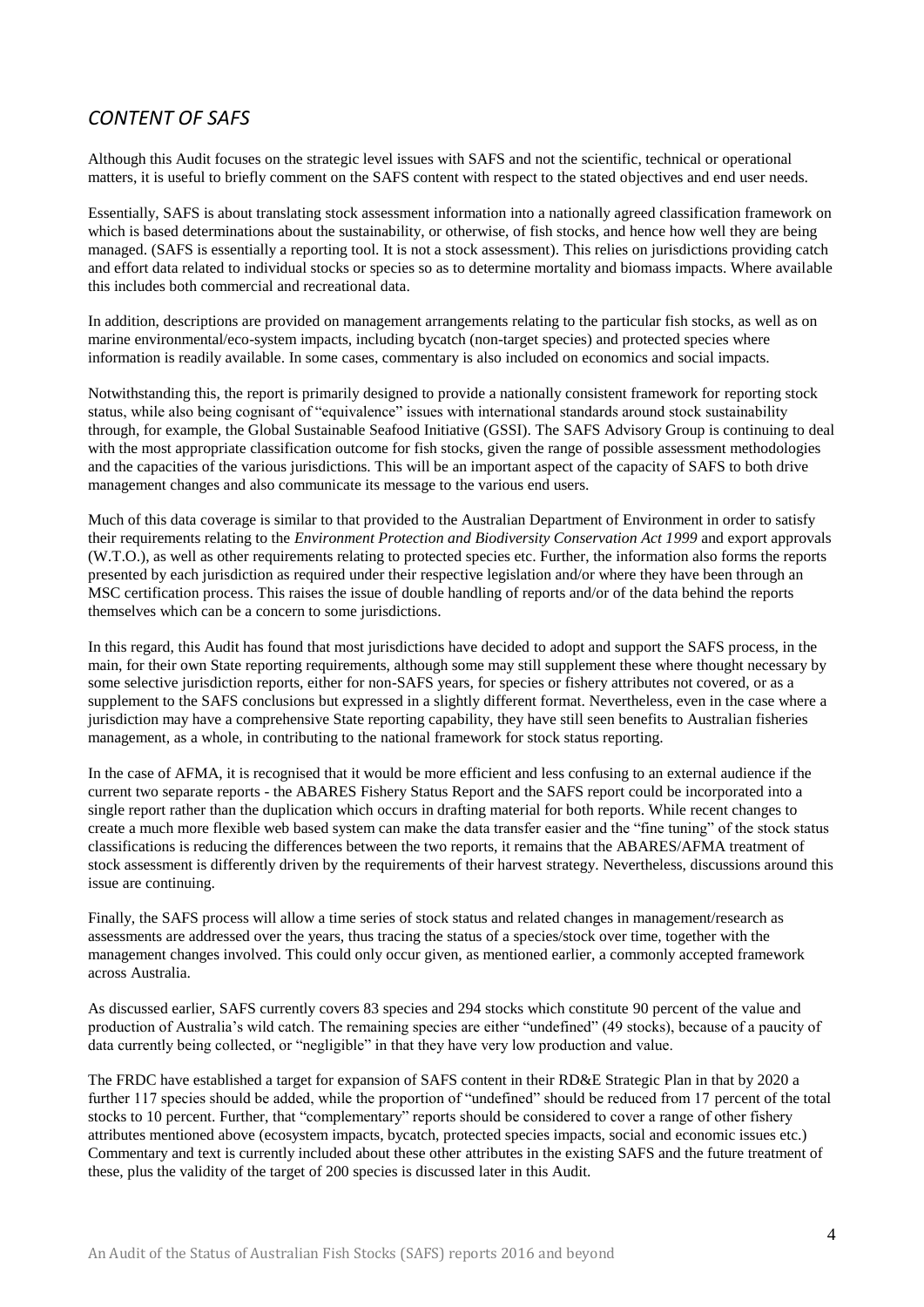Most jurisdictions have reported that they find the current content adequate for their purposes and have expressed concerns about the wisdom, costs and benefits of "chasing a long tail" of species. A number of reasons are behind this view. Firstly 90 percent of the value and production are currently being addressed; secondly species in the "long tail ", by definition, have inadequate data or poor data to base an assessment on; thirdly it would take significant resources to commence a program of collecting such data; fourthly these fisheries are currently covered by some management arrangements and finally it would involve changing the jurisdiction's priorities away from the more significant fisheries and their issues.

Further, as discussed elsewhere, some of the jurisdictions still compile their own reports in between the two yearly SAFS reports and do include comment on these other species and on the other attributes of particular fisheries. Such comment is not in the same common national standard as the data is often not available, would be expensive to compile, or does not lend itself to such a common, national treatment.

Nevertheless, most jurisdictions would prefer a consolidation of the new interactive, web based format of SAFS, together with a testing of the "market" of its acceptability, content and presentation, before then proceeding with a gradual expansion of agreed species and content.

### *COMMUNCIATION AND EXTENSION OF SAFS*

As we have seen, SAFS has objectives of satisfying the needs of two widely different groupings of end users with quite different requirements when it comes to needs, formats, language, and information transfer and knowledge dissemination. This then logically requires different approaches to the communication and extension strategy.

The first grouping of largely Government/ fisheries managers/scientists/industry has a high level of awareness of the SAFS reports and its central purpose in reporting stock status across Australia's fisheries. They, as a grouping, are currently the major users of SAFS as the content is the "bread and butter" of their responsibilities in fisheries management and reporting and they align with the objective of producing a nationally cohesive assessment of all Australia's fisheries.

The second grouping, however, is critically important to the objective around the protection of the fishing industry's "social licence", which depends on the transfer of information and knowledge created by SAFS in a much more accessible, simple and understandable form. Independently commissioned FRDC stakeholder surveys have shown a figure consistently around 28 percent for positive perceptions of commercial fishing. For this to change, there is a need to improve how we connect better within the community about our fisheries management performance and provide information in a form the public finds understandable and has comfort with.

At this level, however, it is unrealistic to expect that most members of the community, seafood consumers, retailers etc will want to access SAFS directly and be the prime users of the data; let alone to try to interpret what they find into either a "responsible purchasing decision" or into a cohesive story transferring information about the fishery or species. For many, sustainability may not be the most significant issue they are interested in, but rather provenance issues, traceability, food safety, social aspects about the fishery etc, may rate more highly.

Of course, included in this grouping will be a small percentage of very interested and aware persons/organisations who will certainly access SAFS to its potential, but most will rely on others – "third party mechanisms" – to access and present that information drawn from SAFS in a variety of forms.

Thus a communication strategy will have to be designed quite differently if SAFS is to become more than a very useful tool for the first grouping and end its life as a scientific reference document for Government reports, either domestically or internationally.

This slow uptake of SAFS is a similar story to the slow uptake of other certification schemes to be recognised and accepted throughout the community, e.g., MSC certification schemes.

Apart from social media platforms, it would appear that consumers and members of the public would be relying more on third parties to access their information about sustainability/consumer purchases than directly accessing the information themselves, at least in the first instance, e.g., with 57 percent of consumers buying their seafood from the major supermarkets (with only 17 percent from seafood markets and 9 percent from seafood shops), the major retail chains will be playing a major role in providing information on sustainability through their species selection and sourcing policies.

To date, the FRDC has been utilising its current range of communication mediums to promote the SAFS report. This includes its Fish magazine, press releases, the "Escape with ET" television program and its social media platforms –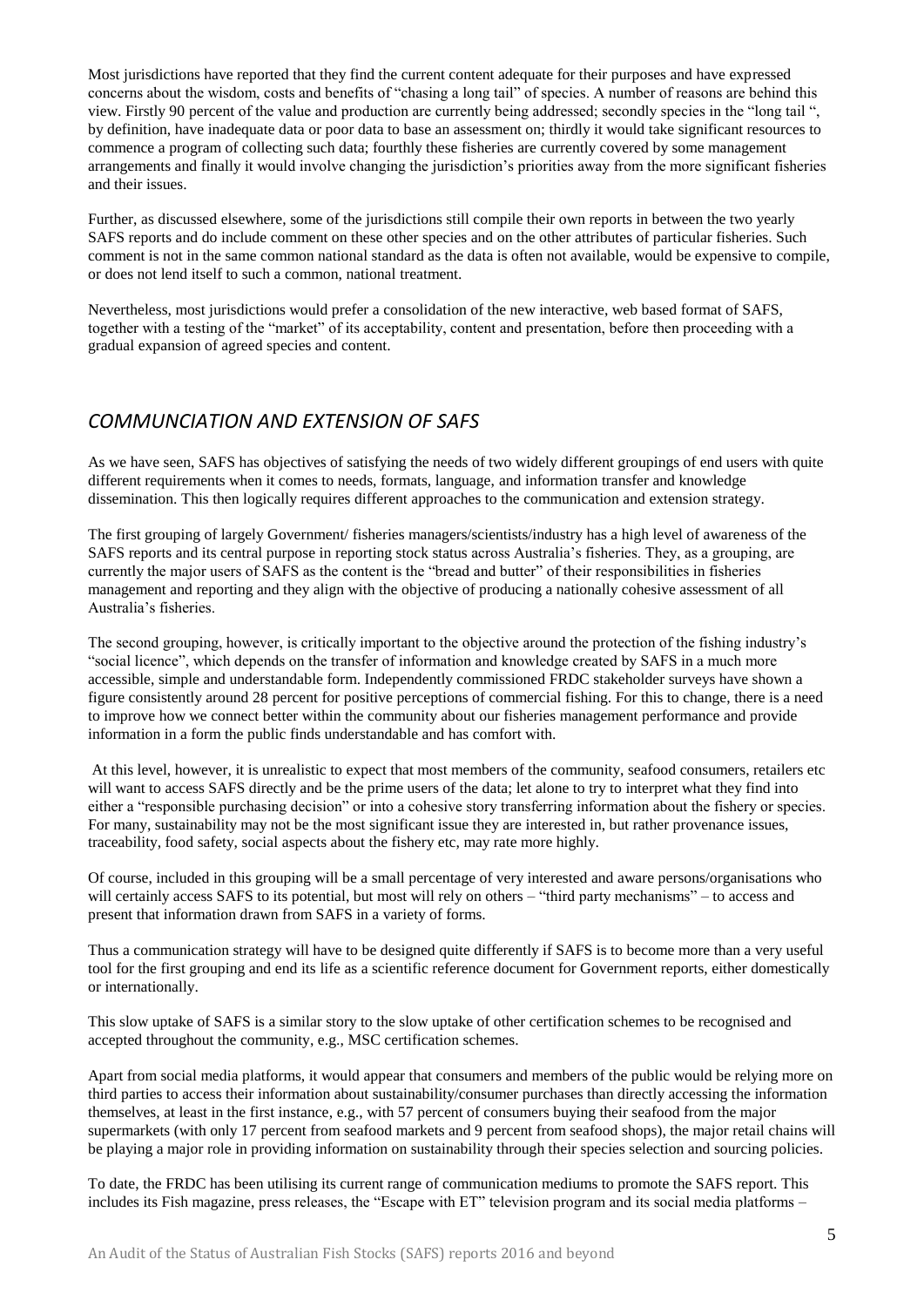FRDC and Fishfiles, Facebook and twitter. However, as mentioned in the beginning of this review, the new SAFS web based interactive functionality is not fully in place and it is not unexpected that the second grouping of users and their objectives have not been fully addressed at this time. Its design is to make accessing the information much easier.

These changes will need guidance, in a governance sense, from feedback from the "market" as comments recently made to this review include ..."too much scientific language", "the language is difficult", "too difficult to access information we need", "four colours are confusing to consumers" etc., which ties in with a common response that "you can't expect SAFS to meet the multiple objectives, you need a separate or supplementary approach" but using SAFS as a building block.

The related issue is how to positively influence public opinion on an ongoing basis through the provision of information and engagement with public debates or responses to public positions taken by other parties. Certainly the FRDC can use SAFS to access and provide scientifically robust information into the public arena, but as a part of government it cannot be seen to be the industry lobbyist.

SAFS does provide an opportunity, however, for FRDC and all jurisdictions to be "singing from the same hymn sheet" on sustainability issues, as it does for industry organisations, so that a consistent story would be presented by all parties to the public, which would go some way to counter the suspicions of the public around various sources of information.

The SAFS Advisory Group are also charged with developing a more comprehensive communication and extension plan as SAFS completes its build into phase two and the new interactive web based platforms are finalised. This Advisory group, plus the other parts of the governance framework, need to work together to decide on the most appropriate way forward to get the maximum benefit out of SAFS for the different needs of its users.

## *CURRENT SUPPORT AND USAGE OF SAFS*

As indicated in the above section on objectives, the expected users of SAFS fall into two broad groups – the bureaucracy (fisheries management agencies, scientists etc.) with its responsibilities to Government for managing and reporting on fisheries and secondly the post harvest community at large (processors, wholesalers, retailers as well as consumers and the community itself). Within these groupings the commercial and recreational fishermen themselves have an interest in both areas, as does a range of organisations including conservation/environment groups, local governments and tourism groups etc.

Thus the range of expectations from users is extremely varied and wide, bringing forth the commonly quoted comment that the SAFS content concerning stock status is at the one time "both too complex for some and not complex enough for others". This is at the heart of the question of what is SAFS really designed to do and for whom, as it is expecting too much to attempt to create one document or product which will satisfy all the needs.

The major users of SAFS currently are the fisheries agencies in each jurisdiction which, with FRDC and others, are also the builders of the system. As discussed later in this review, this can be a limiting feature of the system as it will reflect these needs and not necessarily those of the wider groups.

In terms of the current support for SAFS, the Audit has found that all fisheries agencies continue to support SAFS and for the following reasons:

- (i) There is complete agreement for the need for a nationally consistent framework across all jurisdictions with scientifically accepted methods for reporting stock status; and hence complete support for SAFS in this role.
- (ii) The process of engagement across jurisdictions, with the inclusion of expert consultants, in assessing stocks brings with it advantages in sharing approaches and solutions to problems (as well as possible joint funding) and hence resulting in improved stock assessment skills and outcomes in many cases, as well as an expansion in methodologies among the agencies.
- (iii) The process of undertaking more rigorous assessments in itself assists in determining future policy changes in fisheries management, rather than an agency simply responding to the end result of the assessment; the process also assists in identifying future RD&E needs in moving forward with assessments which can include cross jurisdictional research.
- (iv) The adoption of SAFS not only allows a more comprehensive assessment of fisheries across jurisdictions on a common language basis, but is often more efficient in meeting the individual jurisdiction's responsibilities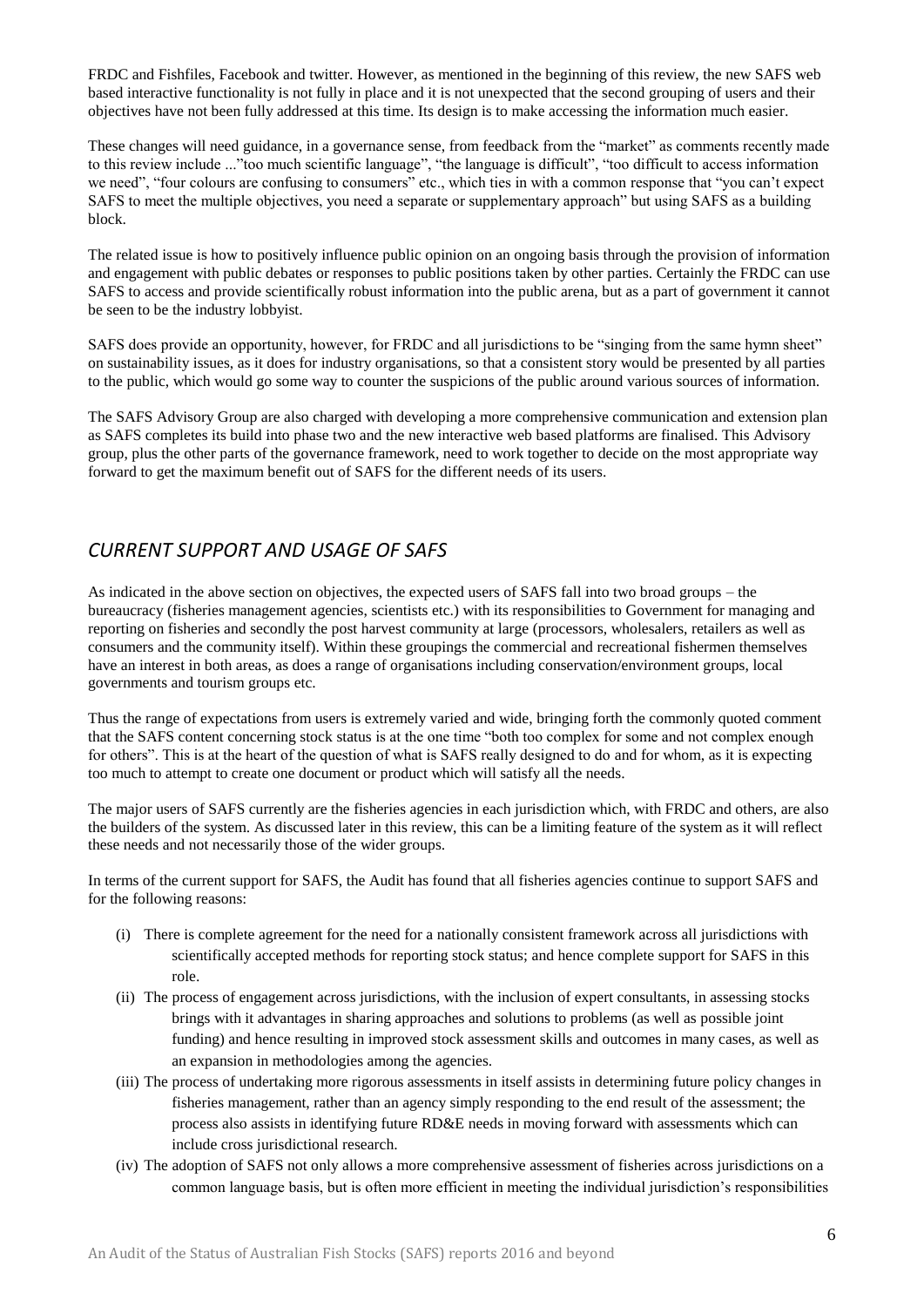for reporting within their own jurisdiction, as it is possible to simply download their State's reports from SAFS, with or without their own additions or variations.

The FRDC is to be congratulated for this initiative (as does ABARES) and for providing the very dedicated staff and funding to facilitate SAFS development to this point and the consequent improvement in co-operation on stock assessment analysis across jurisdictions.

The SAFS report has achieved major successes in gaining the support and cooperation of all jurisdictions in developing an agreed, common framework for stock status reporting. It has also made this information available to the international community in a way that allows them to better understand the assessment methodology and the performance of Australia's fisheries management arrangements.

This has also allowed international agencies access to data on the state of stock assessments within Australia's fisheries as a whole and hence a basis to compare and contrast our performance in fisheries management against that of other countries. Previously, such attempts were thwarted by the many and varied formats, approaches and classifications used by each jurisdiction.

However, another common response from jurisdictions is that this current high level of support needs to be nurtured and consolidated and not pushed too far too soon which may jeopardise the goal of having SAFS seen as co-operative, mainstream business. The jurisdictions vary in their staffing and resourcing capacities and the current funding model does not adequately recognise this, particularly if SAFS is expanded too quickly. In this regard, all jurisdictions have expressed the view that an expansion in species covered from 83 to 200 over the next two reports is "a bridge too far". Consolidation and considered expansion appears to be the common expressed preference with views that attaining an "arbitrary" target of 200 species will not achieve much compared with the alternative priorities among jurisdictions for improving fisheries management.

Also, most jurisdictions are still faced with multiple reporting either in their own jurisdictions, or to meet the requirements of other bodies, e.g., Departments of Environments, WTO obligations for exporting, MSC certifications etc. This cumulative workload and the resources used needs to be recognised and taken into account as SAFS moves forward.

Of course SAFS is also currently being used by both commercial and recreational fishers as they refer to it in their own newsletters and information exchanges with members. They also variously use and interpret the classifications to support their cases for variations to fisheries resource access issues – either arguing for or against any proposed changes in resource access and allocations. This, of course is a subset of one of the primary objectives of SAFS which is to support the "social licence" for both commercial and recreational fishers. This needs to be emphasised to fishers that rather than having them using it against each other, they should all be supporting its use it maintaining fishing rights generally.

It is also used by such groups to lobby governments for additional funding for research or for particular management changes for fisheries and this adds greater transparency to calls for improvements in current practices and arrangements.

Similarly, environmental NGOs and conservation groups use the reports to argue for an expansion in the other attributes included in SAFS, improved management arrangements and the furtherance of various goals they may hold which are not currently being met, or to point out the deficiencies in our understanding and knowledge base in certain areas; they also use it to develop their own policies and positions around classification/certification frameworks as a guide to seafood consumers and the public at large. SAFS is a platform to respond to such issues and groups, but the Audit has found little effective and/or co-ordinated activity in this arena.

As discussed previously, the large retail chains play an important role in potentially influencing consumer views on seafood sustainability through their sourcing/sales policies. However, they prefer not to access SAFS directly because of its complexity and their lack of capacity to "join all the dots" to give a complete picture of the "risks" around sourcing particular species. Instead they engage independent "third party" consultants who use SAFS as a base document on stock status. To this, the consultants add a range of further information on aspects of each fishery's operations to form their own risk based assessments on fish species/stocks which the retail chain then uses to determine their purchasing and sales policies.

This demonstrates two things about the use of SAFS content and descriptors at the consumer/retail level. Firstly, apart from stock status classifications, a range of specific other data is required to give a more complete assessment of each fishery or species and secondly even if all this additional information was clearly available, it is beyond the capacity of retailers/wholesalers to themselves draw it all together through proper interpretations to arrive at a guide to their purchasing policies on "responsible sourcing of seafood".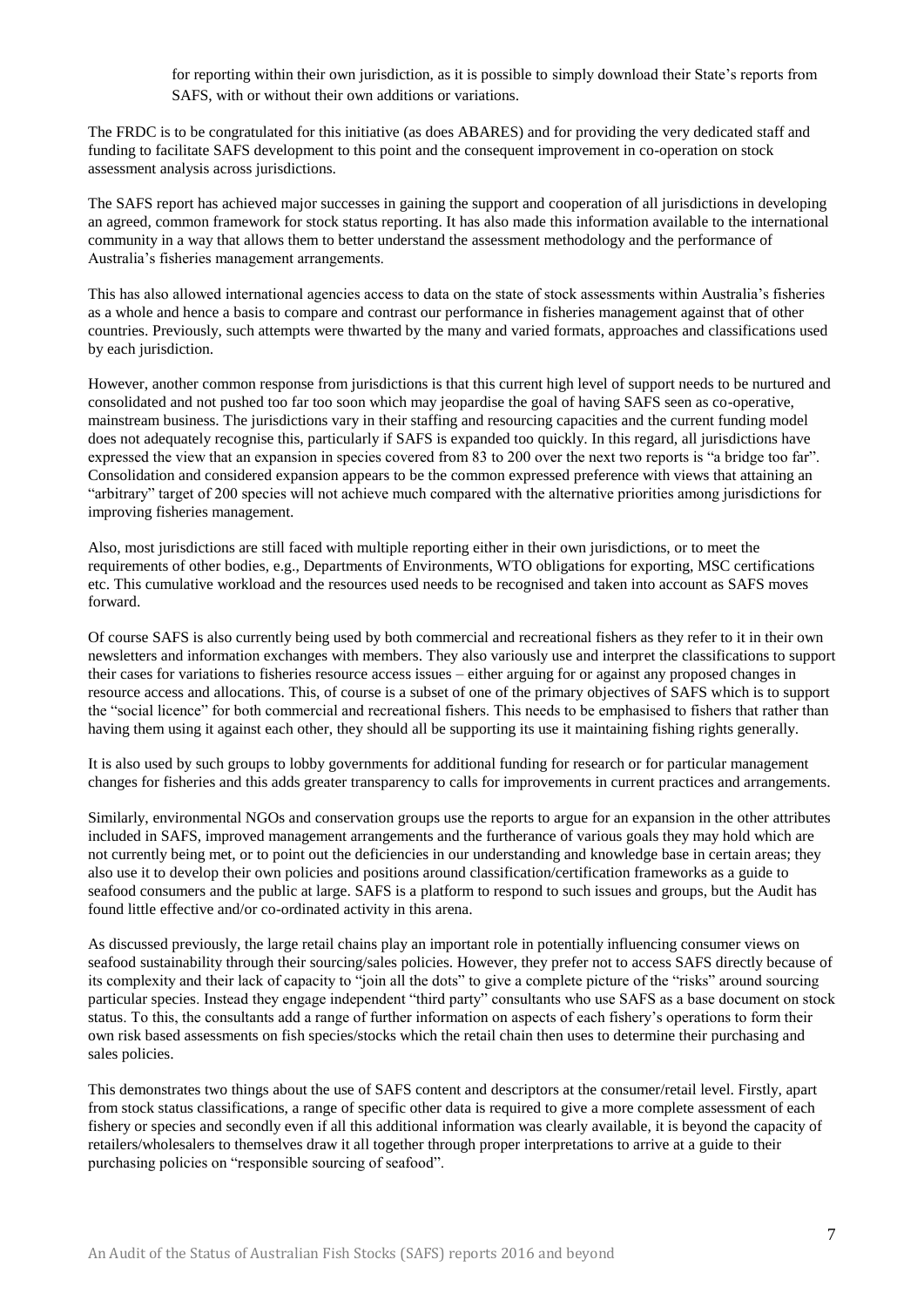Some of these other attributes of a fishery include the methods of catching fish, the impact of fishing types on the habitat/environment, the nature of bycatch taken in the fishery, interactions with protected species, economics and social aspects of the fishery and the management arrangements. In addition, for many, issues around provenance of the fish/product, as well as food safety, traceability and local community issues feature more highly than questions around sustainability.

While these attributes do not directly impact on the stock assessment of a fishery, which is the current single purpose of SAFS, they do impact on the ability of SAFS to satisfy the information and knowledge needs of other users further along the marketing chain to the consumer and members of the community. They also raise the complexities around influencing the social licence debate.

Thus "third parties" are developing commercial businesses based partly around SAFS and designing "tailor made" products with additional information which the market is requesting.

It should be noted that FRDC is currently funding a project aimed at more closely satisfying the needs of seafood businesses through a broader inclusion of some of the other attributes of fisheries/species. This is called the "Risk Assessment for Sourcing Seafood" or RASS model used by UK Seafish and is under development at this time as a product which can capture the relevant data about a species or fishery which businesses require and presented in a simplified format for ease of understanding and use.

Finally there is little evidence from this Audit that SAFS has had any impact on the broader "social licence" debate throughout the community, or has resulted in any improvement in the public perception of the fishing industry, i.e., Commercial, Recreational and Indigenous sectors. This, of course is a complex issue which cannot be solved simply by SAFS, but SAFS can and should be a key building block in a broader strategy to address "social licence" through the transfer of creditable information to the community.

### *FUTURE DIRECTIONS*

#### (i) Governance

The current governance of SAFS includes only one of the major user groups, i.e., the Government/fishery agency/ research group, which has been appropriate as SAFS is being built from core agency data across the jurisdictions. Furthermore, its Advisory committees are composed primarily of scientific/data management representatives which of course is appropriate at the initial stage of determining independent and scientifically based frameworks, terminology and processes and will continue to be necessary as SAFS evolves.

However, the further evolution of SAFS needs to occur in close consultation with the major end users and to date this is not occurring. There is engagement of the fisheries agencies through the CEOs at the Australian Fisheries Management Forum (AFMF), which is supportive of SAFS, but this engagement is more of an information sharing nature, rather than that of an active role in overseeing and directing it. If fisheries managers are one of the critical end users of SAFS, then it would be appropriate if AFMF played a more significant role in SAFS in a strategic/policy sense.

This could occur through the formal engagement of fisheries managers through the AFMF Fisheries Managers Group on an ongoing basis. It is recognised that some issues are referred to this Group from time to time through the AFMF. However, this more formal engagement through the governance structure would allow a more detailed consideration of issues arising as SAFS develops through the eyes of a critical end user and would not involve creating any new structures. This would also engage AFMF more effectively in the future of SAFS.

Likewise, in terms of meeting both objectives of SAFS, there is no involvement with the "post harvest" grouping in a governance sense which would be necessary in providing advice on how best SAFS, or a related separate product or "front face" of SAFS could be designed to meet their needs; this may also assist in designing the communication/ extension strategy to reach the broader community. Recent figures show that there has been a decline in the number of web based sessions accessing the current SAFS compared with previous versions.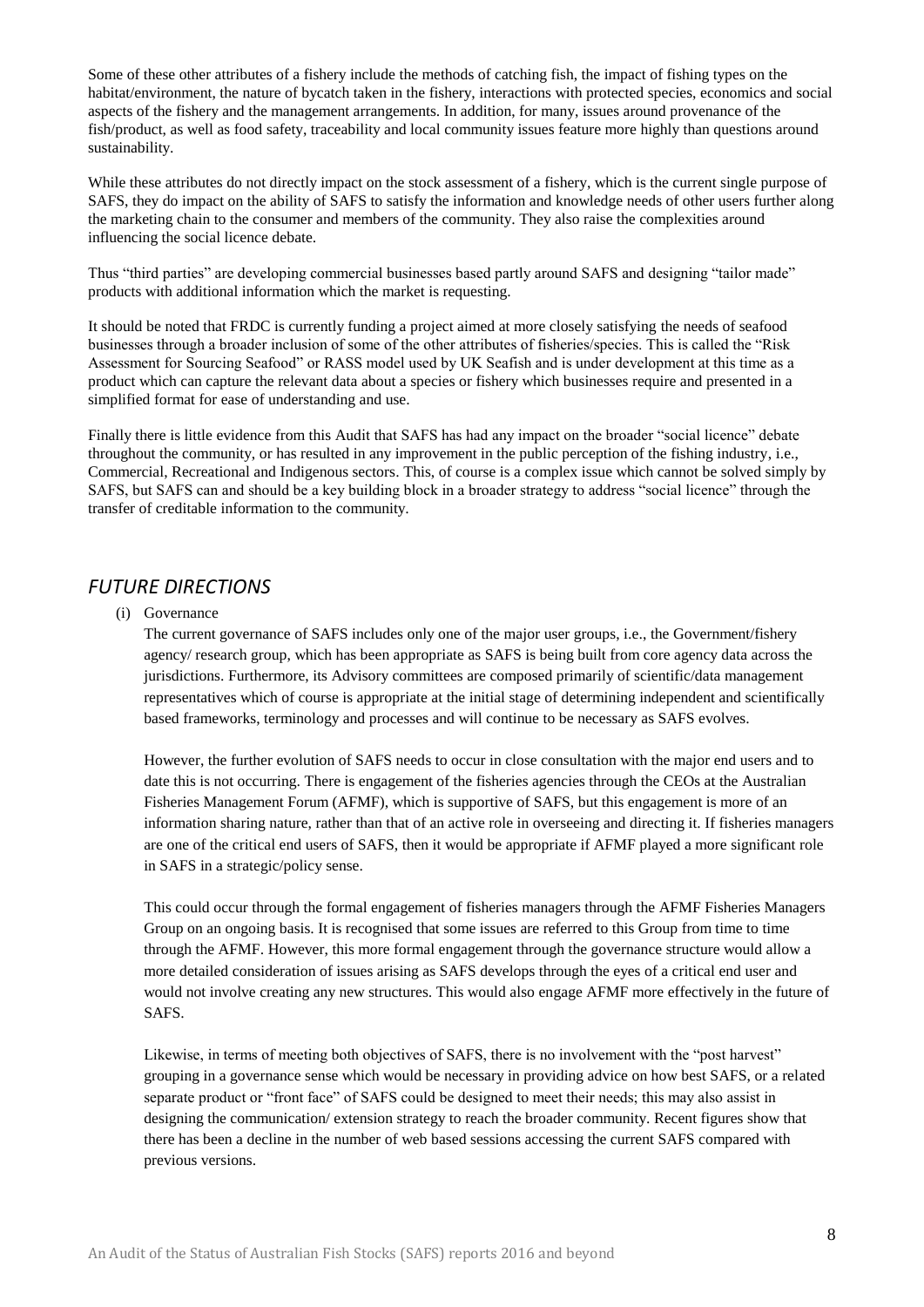The point is that if SAFS is to evolve to the point of satisfying all the varied needs, then it would be prudent to actively engage the end users in the process as SAFS is being built. This is not to suggest that the critical purpose of SAFS in building an independent, scientifically based stock assessment should be impacted, but that the "public face" of SAFS may need to spin off different products, or processes, in order to increase its penetration of the post harvest group and the broader public. Otherwise the SAFS product risks satisfying only the needs of those who are currently intimately engaged in building it.

What the Audit has heard is that what is needed is two different governance structures; one to build the data base and report stock status (together with its "drill down" capacities), and a different, but linked one, to design the "public face" of the end reports. Otherwise, the risk is building a product which has a much more limited "market" and/or which will have little impact on the social licence debate

The question of how to achieve this is not an easy one, but goes to the heart as to whether SAFS can, or should, attempt to satisfy both objectives by itself. Significantly, more feedback, particularly from the new version of SAFS may help in this regard.

#### (ii) Content

The current content of SAFS is directed primarily at forming a scientifically rigorous assessment of the state of fisheries stocks in terms of four main stock status agreed categories – "sustainable", "depleting", "recovering" and "depleted" (with "undefined" and "negligible" for stocks not yet assessed). This is done by reference to separate biomass and fishing intensity limit reference points. The Advisory group has recently proposed these classifications, together with separate biomass and fishing intensity axes, to further explain the relationships with the proposed main classifications (these are yet to be approved by the FRDC Board). It also brings the stock status classifications closer to the approach in the ABARES classifications for Commonwealth fisheries. An important consideration in this discussion was an awareness not to add further complexity to the appearance and presentation of SAFS to potential end users.

Earlier, the shortcomings of SAFS in terms of its capacity to effectively meet the needs of major retailers/consumers were discussed, i.e., it does not have all the attributes or characteristics of a fishery necessary to let them interpret, not only sustainability, but also the risks a fishery may be facing in its other attributes which may make the species unappealing as a "responsible sourcing" choice.

Currently SAFS does contain some content and discussion of some of these other attributes but not anywhere in the same consistency, rigor, data availability, coverage etc., of the stock assessments. It does include details of fisheries management arrangements, gear types used, impacts on habitat and protected species and bycatch, as well as some economic impacts but none of this is really addressed in any standardised and rigorous format. Of course, this is recognised by the SAFS project and discussions are occurring about the expansion of SAFS beyond a focus on stock assessment to either cover these issues or to produce "complementary" reports to separately provide such information (as some jurisdictions do in their own State/Commonwealth reports).

In addition, as mentioned earlier, SAFS is considering expanding the number of species/stocks it covers from 83 species (294 stocks) to 200 species by 2020, while also reducing the number in the "undefined" category. Currently SAFS coverage accounts for 90 percent of both the gross value of fisheries in Australia and of the total volume of wild-caught product. Further the "undefined" stocks account for less than 5 percent of the total catch of species considered by SAFS.

In terms of future content, feedback from the Audit suggests that the jurisdictions would prefer a consolidation of the current SAFS building and interactive web based functionality rather than pushing ahead to what they regard as a nominal "target" of 200 species/stocks. Further, that SAFS not be significantly expanded to a quantitative based, ecosystem approach to a range of other fisheries attributes as much of this would require the collection of significant extra data which, in itself, is inherently difficult and costly to collect. Rather, the preferred approach appears to be to include such ecosystem information progressively as it becomes available, by way of discussion and text treatment in SAFS and expand this text treatment, in either a qualitative or quantitative manner, as further data becomes available.

The principal reasons for this position is that to attempt to quickly move into a wide range of additional species will be forcing jurisdictions to change their fisheries management priorities (which are determined by more issues than simply stock assessment outcomes). As discussed, it will require shifting scarce resources into lesser value/lower production fisheries and into fisheries which will often have lesser, or lower quality, data available. Finally, with the on-going transformations of SAFS to a web based platform, it is yet to be tested, in the "market place", whether its use will meet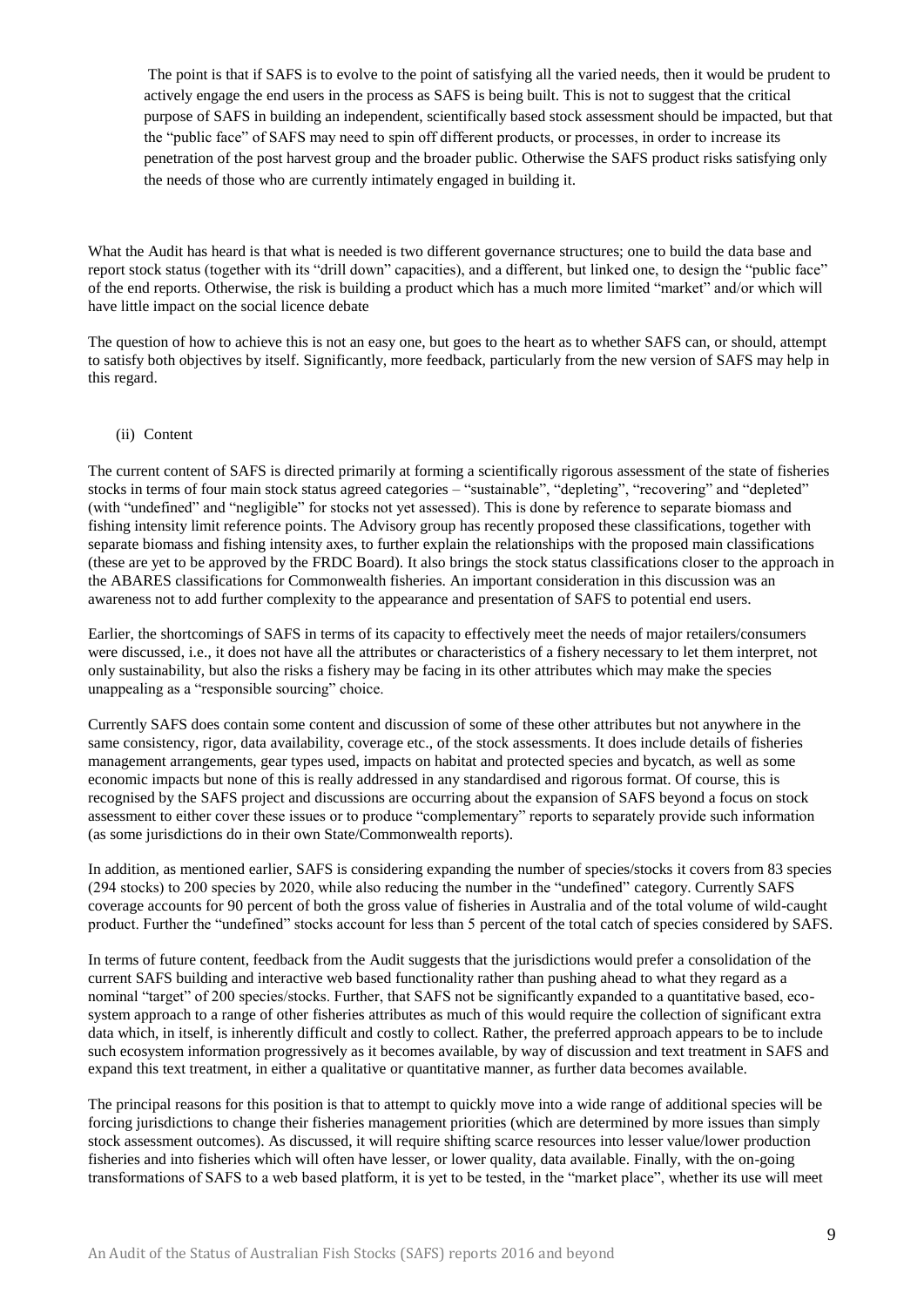the needs of, and be embraced by, the "post harvest" /consumer/community groupings of end users. The earlier comments concerning the governance of SAFS lacking any post-harvest etc., involvement are relevant.

Jurisdictions are supportive of gradual additions to SAFS where they have some control over what additions and when, but regard the target of 200 species by 2020 as an arbitrary target. In the case of the category "undefined" there is support for this to be gradually reduced, however for this to be achieved will require support from FRDC and a program of exposure of jurisdictions to the range of methodologies appropriate to use in such "data poor" situations; such approaches would need to involve agreed frameworks nationally.

Of course, some operators at the post-harvest level, as well as some NGOs, would prefer to expand the coverage of species more quickly to have information on the species they are dealing with, or which may be "sensitive" in the community's mind. While this is desirable from their point of view, it has to be weighed against the extra cost and time involved, the need to agree on the methodology to be used (if undefined or negligible volume species) and the difficulties in collecting the quantitative data required. All of this would involve additional funding as, by their nature, the undefined or negligible fisheries would be more difficult to assess and may involve the collection of significantly more data not currently collected. Further, it may again go against the priorities as seen by jurisdictions and hence potentially weaken the co-operative support for SAFS.

The issue of whether to significantly expand SAFS into other areas impacting on fisheries sustainability to give them a similar treatment to the stock assessment process, has both advantages and disadvantages. Some of these other attributes (bycatch, protected species impacts, habitat/environmental impacts, economic and social impacts etc.), are subject to existing fisheries management arrangements, but they do not, in the main, easily lend themselves to a "scientifically robust, common national framework" approach as does stock assessment; further they more readily fall into the domain of each jurisdiction's responsibility where their relative importance as a fisheries management priority varies considerably by species, by location and by jurisdiction. In this sense, each jurisdiction is able to determine its priorities in how and where it reports on such attributes.

This is not to diminish the need to consider and deal with these issues as part of fisheries management, but simply to argue that attempting to give these issues a similar national treatment through incorporating them into an expanded SAFS would be counterproductive and potentially put at risk the future of SAFS as fundamentally a stock status reporting tool. The preferable approach, as discussed, is to have these issues covered in text against the particular fisheries and against the descriptions of the fisheries management arrangements in place for each species.

As discussed elsewhere, the new RASS project is another vehicle where potentially information on these, and other impacting issues, can be incorporated to assist in a risk based decision.

(iii) Timing of reports

Currently SAFS aims to have new reports available every two years, with updates on existing fisheries and the addition of new species or stocks. However, suggestions have been made that with the new web based formats, it would be possible for continuous updates to be provided as new work was undertaken, thereby avoiding the "last minute rush" to complete a new SAFS reports. "Public releases" could be made at any time and could coincide with each significant update or improvement in a fisheries/species performance.

Comment has also been made that changes in stock assessments tend to happen slowly in fisheries, unless there has been a significant impact in the fishery or a new stock assessment undertaken. This raises the issue of the frequency of SAFS updates where some have suggested it could go out to three years or more for the major species, allowing breathing time to add species or reduce "undefined" species.

(iv) Communication and Extension Strategy

The Audit has found that the first objective and its target end users appear to have a good knowledge of SAFS and awareness of its uses and its continuing development; international users are becoming more aware of it as a reference source and its improvements towards a measurement of fisheries management performance across Australia's fisheries. It is increasingly being utilised in various government reports, reports to government central agencies by fisheries agencies and being consulted by environmental NGOs and accessed by "third party" consultants in preparing policy positions and submissions for a range of clients. Fishing industry groups are also using it in debates on resource re-allocation and success rights.

However, the second objective of the transfer of information and knowledge on the performance of fisheries management to the wider post harvest marketing area, consumers and the community itself significantly lags behind. The difficulty with this lies in the significant diversity in user needs. Communicating with the post harvest seafood sectors is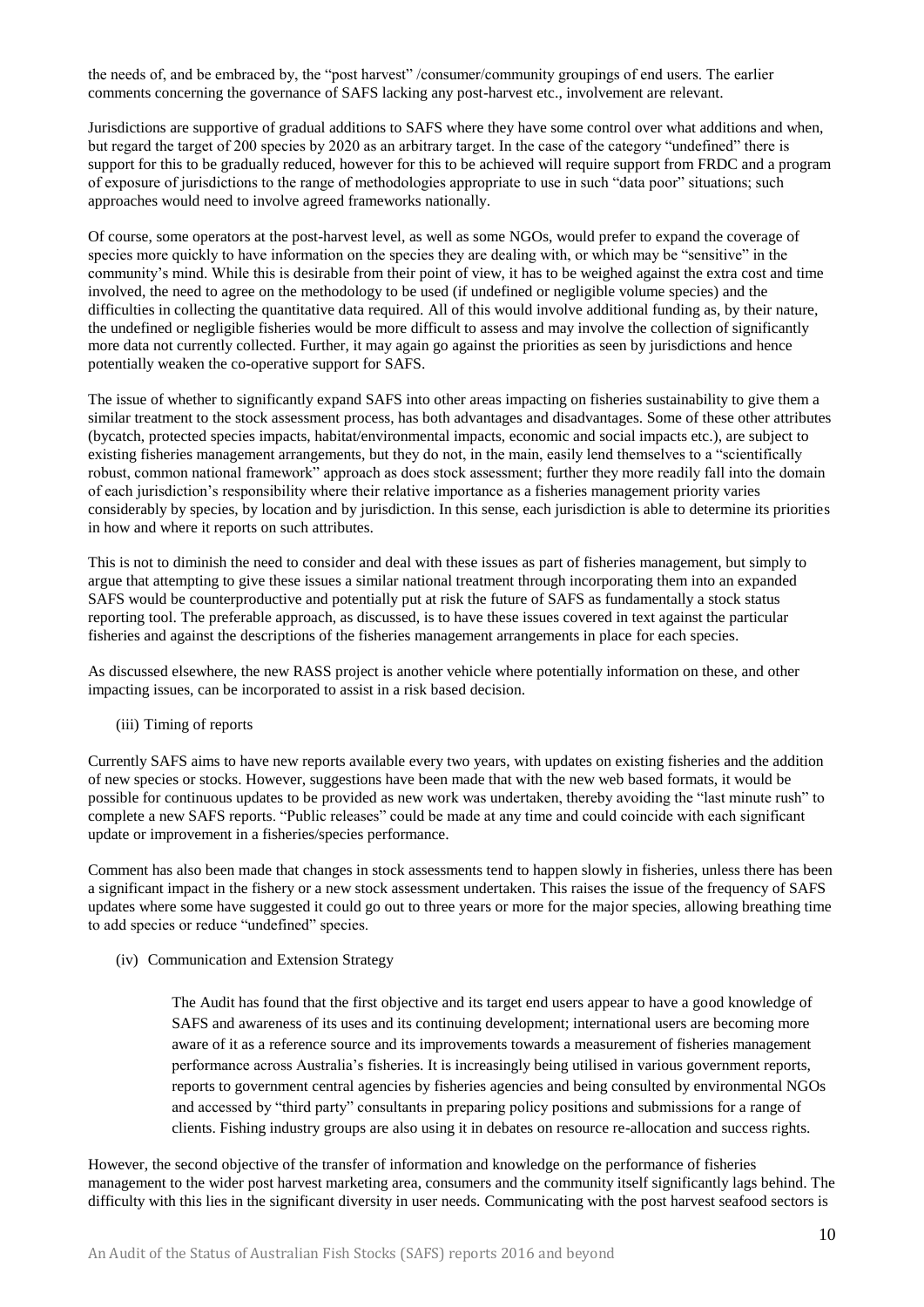a business to business exercise with tightly packaged information required through restricted channels in line with their business needs; while communicating with the community is a much more open and on-going process across a broad range of public media, social media channels for transfer of a wider range of information over time.

While SAFS is still being further developed in terms of its functionality and ease of access, the Audit has found that the approach of "build it and they will come" has, to date, not proven to be the case with this second grouping of users. Rather, because of the nature and complexity of fisheries management itself, end users will more and more rely on informed "third parties" to undertake the accessing, interpretation and presentation of the information.

A range of these third parties can include government agencies themselves, natural resource management groups, scientific organisations, FRDC, individual consultants, industry associations of various sorts, academic institutions, environmental NGOs and perhaps even independent "think tanks" like the Australian Farm Institute model etc. Of course, different groups will put their own particular interpretations on the information, but at least SAFS has now drawn all the stock assessment information together so as to put a common baseline under the debates that will still inevitably occur and this is a significant achievement.

Rather than a passive, re-active strategy, SAFS needs an approach that is more pro-active. It needs to take advantage of any and every opportunity to promote its functionality and story on an ongoing basis, while at times also react to issues by emphasising the factual information now available across Australia's fisheries.

One example of the pro-active initiative mentioned earlier, is FRDCs sponsorship of the new project – RASS – which seeks to use SAFS as a base and selectively add additional fisheries attributes to "join the dots" for business to business clients. This will also enable businesses to pass information on to consumers at their point of contact.

Finally, the development of a broader communication and extension policy for the reformed SAFS needs to be undertaken in light of the governance comments made in this Audit plus the other comments referred to through the feedback provided on communication and extension. All parts of the framework need to work together to decide on the most appropriate way forward for the SAFS product to be a tool to transfer information to the public to ensure the industry's social licence is sustainable.

## <span id="page-15-0"></span>**Recommendations**

All fisheries agencies continue to support SAFS and recommend that moving forward, most would prefer a consolidation of the new interactive, web based format of SAFS, together with a testing of the "market" of its acceptability, content and presentation, before then proceeding with a gradual expansion of agreed species and content.